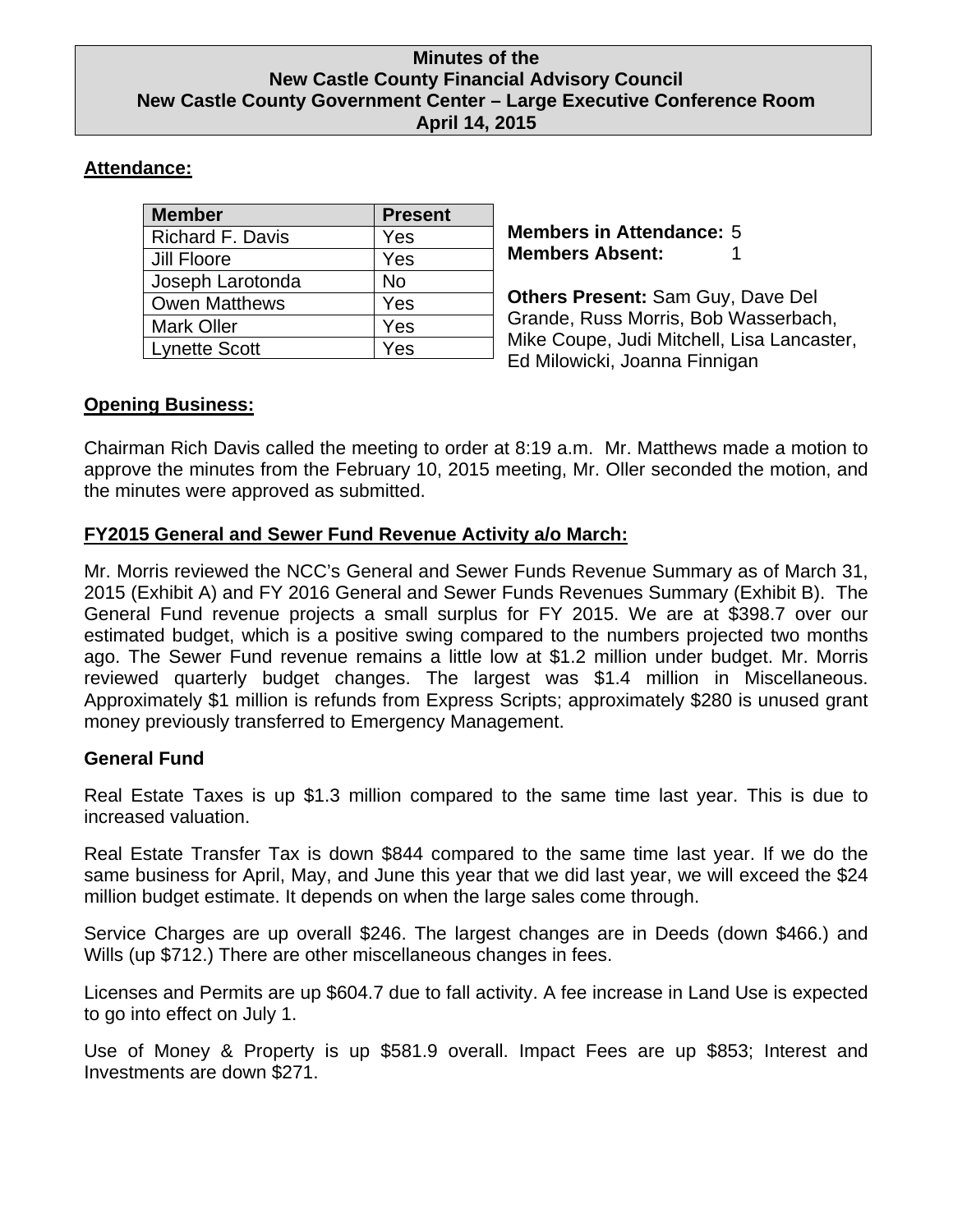#### **Sewer Fund**

Not much of a change in Current Sewer Charges. Delinquent Sewer has been increased \$300 to \$3.8 million. Most of that is due to one major bank finally responding to our delinquent mailings. Interest earnings are down, but it is improving because of the new bond issue. We expect to see better interest rates in the last quarter of this year.

*In summary, for the General Fund we are projecting a \$5,991.2 surplus and on the Sewer Fund we are projecting a deficit of \$2,045.9.* 

### **Exhibit A – Charts**

RTT Revenue – In mid-March we were considering reducing RTT Revenue estimates, but two large sales – a small apartment complex and the Beaver Valley Office Building – added \$1 million in RTT. Budget and estimate are now the same, but there are some large sales on the horizon.

Recorder of Deeds Revenue – Reduced despite a fee increase as of April 1. Spring activity should see them making the revised budget easily.

Register of Wills Revenue – Small increase, but should do even better with several large estates closing early in the year.

Sheriff Revenue Average – Staying close to budget line. Mr. Morris reviewed chart showing history of foreclosure filings in NCC from the start of the Mortgage Mediation Program. On average, there are between 100 and 140 foreclosure filings per month.

Subdivision & Zoning Review Revenue – Overall on target this year.

Building Permit Revenue – This spring is slower than last year, but we had an extremely busy fall, mostly due to commercial projects.

Non-Residential Sewer – Third quarter appears low on the charts, but this is because industrial sewer payments tend to arrive late.

Residential Sewer – Numbers are lower than estimate due date was pushed back from 2/28 to 3/17. We are ahead of collections from last year, which had a due date in April.

### **FY2016 General and Sewer Funds Revenue Summary:**

Mr. Morris reviewed NCC's General and Sewer Funds Revenue FY 2016 Summary (Exhibit b). The FY2016 General Fund Revenue Budget is \$175,166.3, of which, \$385.3 will be due to the proposed Land Use fee increases. Not counting the fee increases, the Budget is \$174,781 less Interfund Transfers of \$5,220.4, for a total of \$169,560.6. The FY2016 Sewer Fund Revenue Budget is \$74,307.1, of which \$75.9 will be due to the proposed Land Use fee increases. Not counting the fee increases, the Sewer Fund Budget is \$74,231.2 less Interfund Transfers of \$1,342.4, for a total of \$72,888.9.

## **General Fund**

Real Estate Taxes – We're projecting \$110,735.0 in our Initial Levy & Quarterly Adds, which is up \$1,385.0 over last year.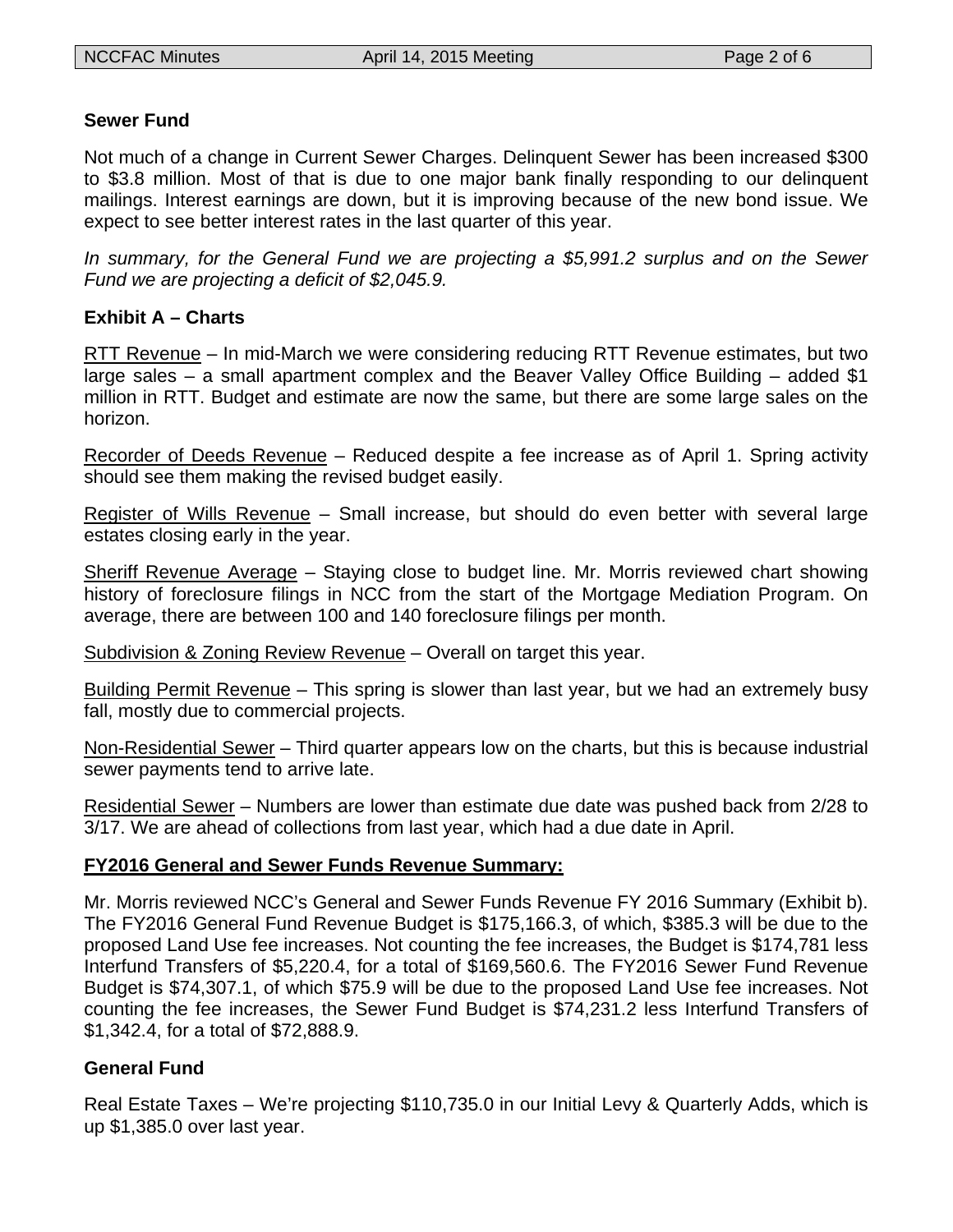Real Estate Transfer Tax – We are keeping this flat at \$24,101.2, but we expect to exceed that amount.

Service Charges/Fees – Most of these are either the same or with very small increases over the current year estimate.

Recreation – \$1,036.7 is the budget, which is slightly lower than the FY2015 budget and slightly higher than the FY2015 estimate.

Licenses & Permits – Budget of \$6,770.5 represents an increase of \$157.1 over the FY 2015 estimate.

Use of Money & Property – No change in Impact Fees. Interest-Investments are \$2.5 million, or \$300 under the current year estimate.

Rentals, Concessions & Sales – Very little change overall.

Intergovernmental Revenues – Of \$6,085.2, most of that amount is Paramedic Reimbursement (\$4,775.2, which is a 1.7% increase over this year). This is calculated based on 30% of the expenses anticipated next year.

Overall, the Final General Fund Revenues are \$174,781.0 without fee increases or \$175,166.3 with the proposed Land Use Fee increases.

### **Sewer Fund**

No fee increase is anticipated or built into these revenue estimates. There is very little change in Sewer Fund Current charges. The \$3,500.0 in delinquent charges is slightly higher because part of the money we are receiving is due to the billing schedule, which will be back to normal next year. There are large changes in Interest Earnings-Operating Funds (up \$645.0 due to the larger base for the interest). There is also a large increase in the Capital Recovery Fees, due to a change in how the Capital Recovery Fees are treated. Mr. Coupe explained that the fees will be recognized in the year they are received and placed into revenue, rather than going into an escrow account. It is a fee for hooking into the sewer system. The funds that are in the escrow account will be transferred to revenues. Mr. Del Grande further explained the change in how NCC is dealing with sewage treatment in Middletown and the southern portion of the County.

Mr. Morris noted that the total Revenue projected for FY 2016 (with the proposed Land Use fee increase) is \$74,307.1, with a transfer out to the Capital Projects Fund of \$1,342.8, so the final Sewer Fund Total is \$72,964.8. This is a 4.5% increase over the current year estimate. Without the proposed fee increase, the total Sewer Fund Revenue is \$74,231.2.

## **Light Tax Fund**

The Light Tax Fund is budgeted at \$5,735,586. Delmarva tells us what the rates are going to be. Our goal is to keep \$100.0 in the Fund at the end of each year in order to cover expenses.

### **Crossing Guard Fund**

The Crossing Guard Fund is budgeted at \$3,909,377. This is based on how many crossing guards each school district requests.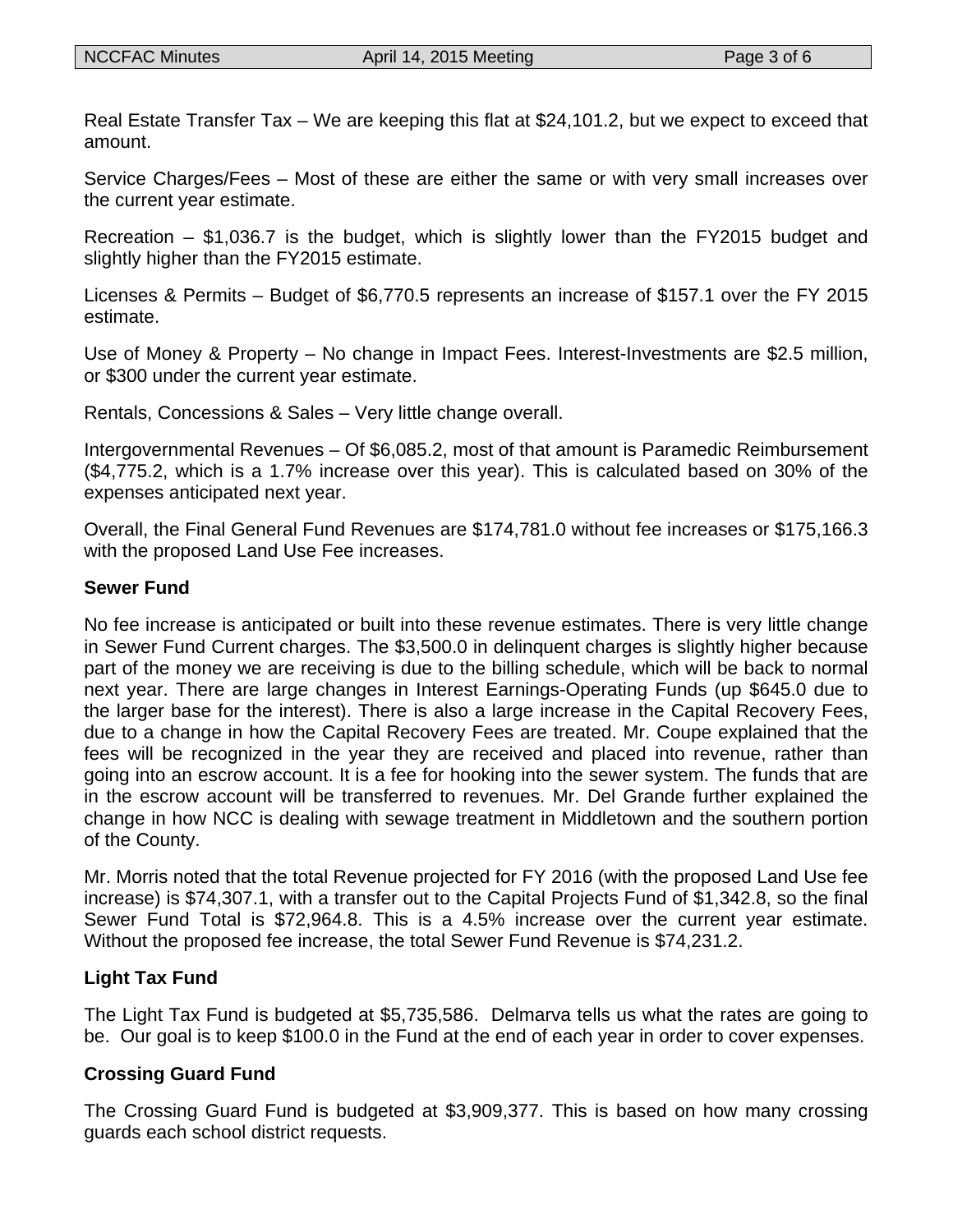### **Approval of FY2016 General and Sewer Fund Revenue Forecast:**

Ms. Scott made a motion to approve the New Castle County FY2016 revenue estimates of \$174,781.0 for the General Fund and \$74,231.2 for the Sewer Fund. Mr. Oller seconded the motion and they were unanimously approved.

#### **FY2015 General and Sewer Fund Expenditure Activity A/O March and Forecast:**

Mr. Del Grande reviewed the FY2015 Budget vs. FY2015 Estimated as of February 28, 2015 (Exhibit C).

#### **General Fund**

The last time the board met there was a shortfall in expenditures in the general fund mainly due to higher than anticipated employee benefit costs. Due to several cost-cutting measures, that shortfall has been reduced. Ms. Floore questioned if the \$1 million refund from Express Scripts that is being counted as revenue should be considered expenditure reduction. There was some discussion among the group. Mr. Coupe noted that measure is being considered. Mr. Milowicki noted that the rebates are from a prior year. Another consideration is how the rebates are processed – sometimes they are a credit, and sometimes a refund.

Mr. Del Grande noted that Salaries & Wages are budgeted at \$88.7. We anticipate expenditures of \$87.9, for a surplus of \$800. Seven paramedics and five police officers were added to the budget this year. Mr. Del Grande reviewed all of the individual line items for expenditures/encumbrances. Overall, at the last meeting there was a \$1 million shortfall in General Fund Expenditures, currently there is a \$100 surplus. We are optimistic that will remain through the end of the fiscal year.

Mr. Del Grande noted that NCC expended \$115.3 as of February 2014 vs. \$123.1 as of February 2015. The main increased were in Salaries, Benefits, and Grants and Fixed Charges.

#### **Sewer Fund**

Sewer Fund budget of \$72.3 remains the same at \$72.3. We are estimating a surplus of \$1.2 due to savings in Contractual Services. Very little change otherwise.

Mr. Del Grande reviewed the FY2015 Budget vs. FY2016 Recommended as of March 31, 2015 (Exhibit C).

#### **General Fund**

Overall our FY2016 recommended budget to Council is \$174.1 million for the General Fund, which is a \$0.2 million decrease under the FY2015 approved budget. This is only the fifth time a current budget less than the previously approved budget has been presented to County Council. There are ten police officers added to the FY2016 budget (five approved in FY2015, five pending approval). Merit increases for eligible employees (approximately 40% of workforce) are also included. Benefit rate will be increased from 51.3% (FY15) to 52.8% (FY16). Mr. Oller inquired about benefit negotiations with union contracts. Mr. Del Grande said that all union contracts are up between April and July. There was a general discussion among the group regarding benefits, union contracts, and vacant positions.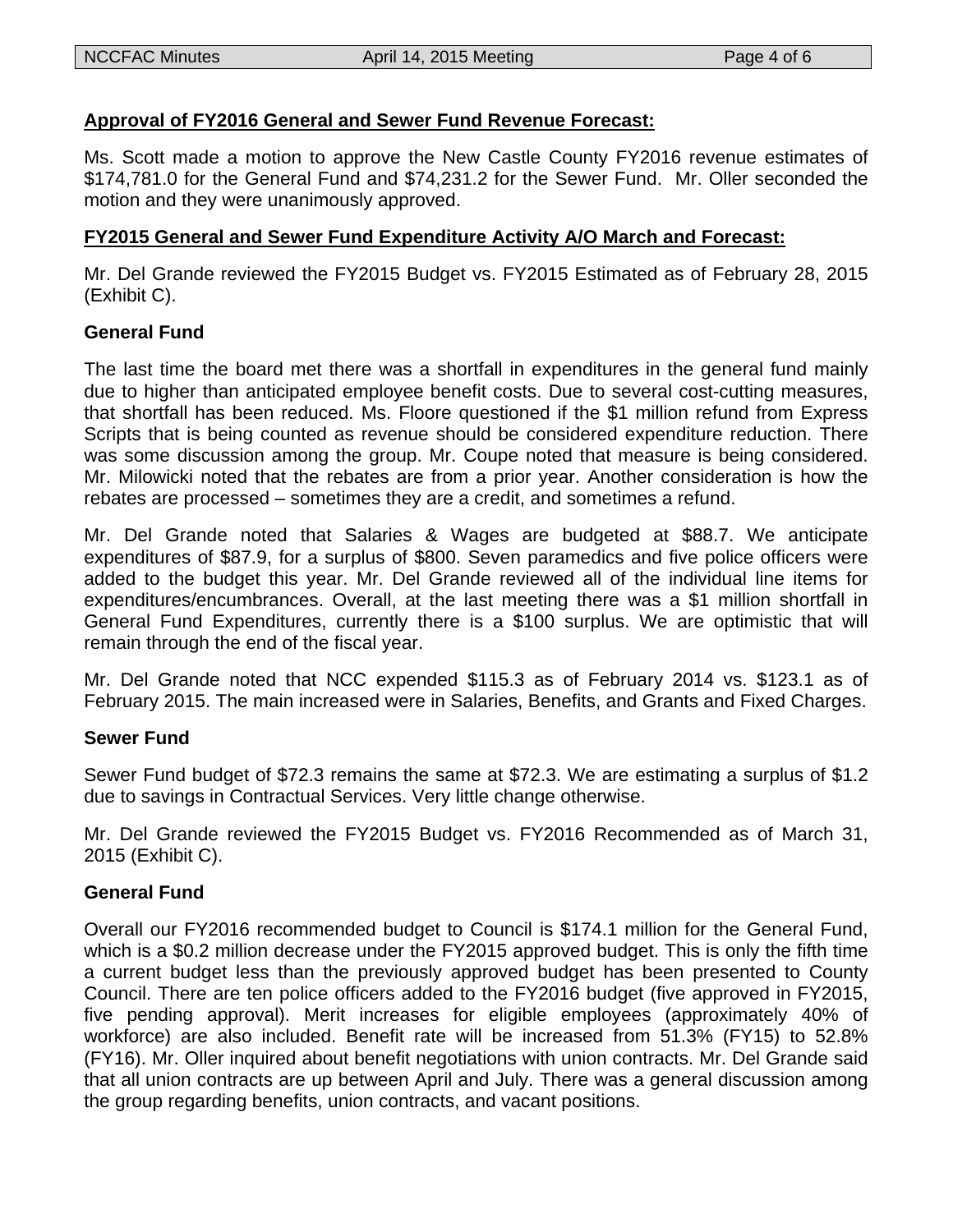Mr. Del Grande continued to review all of the individual line items for FY2015 Budget vs. FY2016 Recommended. The General Fund proposed budget is \$174.1, which is \$180 less than the FY2015 approved budget.

#### **Sewer Fund**

The Sewer Fund is up \$700 over the FY2015 approved budget. This is mainly due to increases in Salaries and Employee Benefits. The Sewer Fund FY2016 proposed budget is \$73.0, compared to the FY2015 approved budget of \$72.3. There was some discussion among the group regarding the budget approval process.

### **NCCFAC Memo to Executive, Council & CFO**

Mr. Del Grande reviewed a proposed draft memorandum from NCCFAC to the County Executive, Council and CFO that would formalize notification of NCCFAC's actions. There was general discussion among the group regarding the merits of the proposal. Mr. Guy stated that by State law the County Executive certifies the revenues to Council, which is how the County Executive comes up with the Revenue Ordinance that is submitted to Council. Previous meetings provided NCCFAC's approved estimates in developing the revenue estimates. Once the County Executive hands that Ordinance to Council, it is important for Council to know if there are any changes as Council goes through its budget process. Mr. Del Grande noted that the proposed memorandum would include revised numbers after every NCCFAC meeting. After additional discussion, the use of a draft memorandum was approved unanimously.

#### **Checkbook**

Mr. Del Grande reviewed General and Sewer Fund Cash Flow Projections as of March 31, 2015 (Exhibit E).

In the General Fund, Total Revenue/Reserves are estimated at \$178.8, which includes \$48.9 in Financial Reserves, \$110.8 in Property Tax Revenue, and \$24.1 in Transfer Tax Revenue. With no tax increases and no reduction in services, we would need to begin using Reserves (not including "rainy day" reserves) in FY2017. Total Expenditures for FY2015 are \$174.0, and are projected to grow to \$192.4 by FY2019. There was some discussion regarding the budgeting and use of RTT Reserves.

In the Sewer Fund, Available Financial Reserves are \$10.9. Total Revenue is estimated at \$72.5, which includes \$61.9 in Sewer Charges Collection, Other Revenues of \$9.3, and \$1.3 in Use of Available Cash Balances. Expenditures are \$71.2 this year, projected to \$81.6 in FY2019. With no rate increases and no reduction in services, we would be down to \$2.7 in Available Financial Reserves by FY2019.

#### **County Investment Policies and Procedures**

Mr. Guy provided handouts on the background of NCCFAC, County Code, and the County Executive's responsibilities regarding certifying revenue.

Mr. Davis suggested scheduling the date for the next meeting prior to any members leaving. It was set for September 15 at 8:15 a.m.

Mr. Guy discussed the roles and responsibilities of NCCFAC. He raised a concern that a Council resolution has asked NCCFAC to act outside of its jurisdiction regarding NCC's Investment Policies. He respectfully requests on behalf of the Executive Office to entertain a